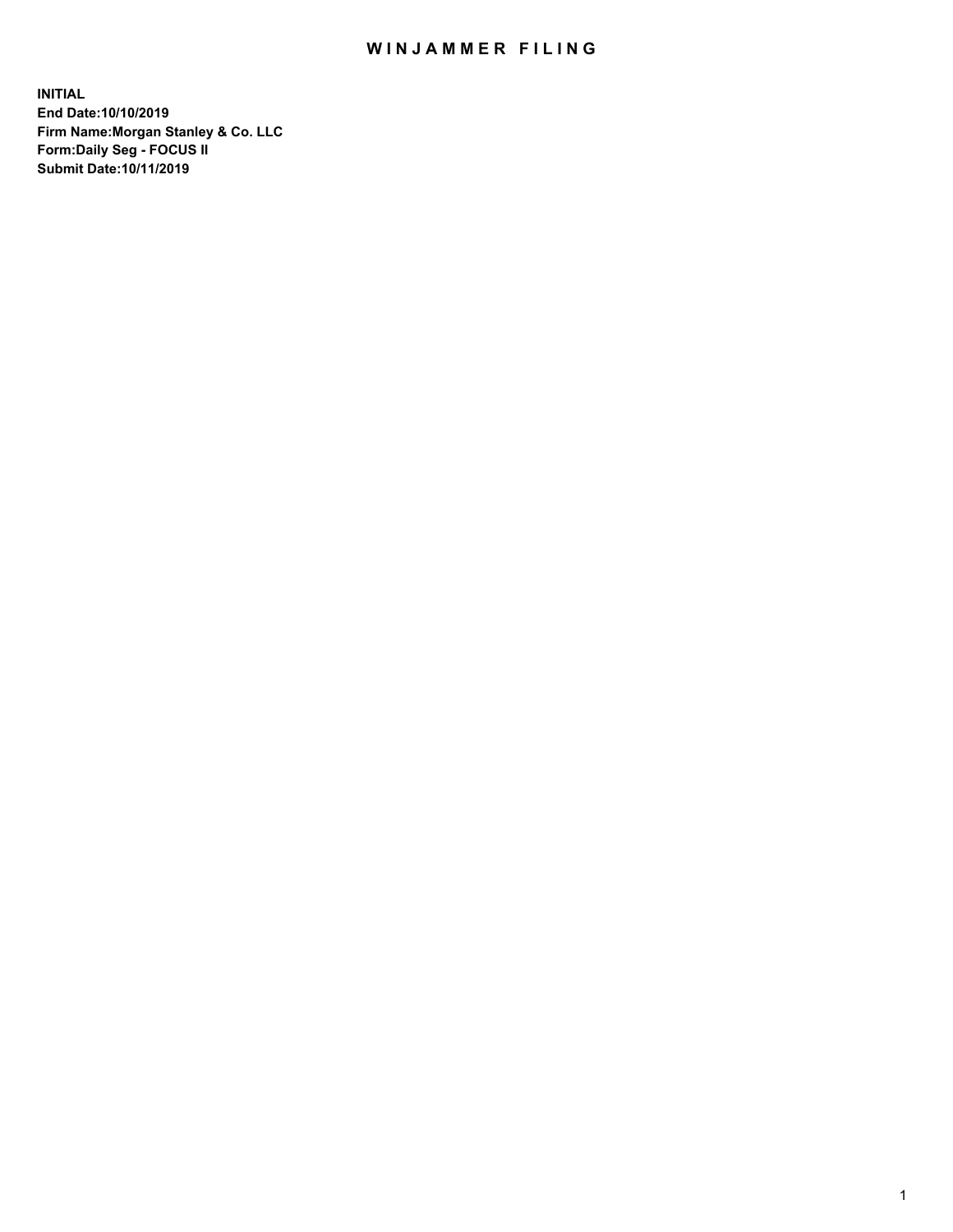**INITIAL End Date:10/10/2019 Firm Name:Morgan Stanley & Co. LLC Form:Daily Seg - FOCUS II Submit Date:10/11/2019 Daily Segregation - Cover Page**

| Name of Company                                                                                                                                                                                                                                                                                                                | Morgan Stanley & Co. LLC                                    |
|--------------------------------------------------------------------------------------------------------------------------------------------------------------------------------------------------------------------------------------------------------------------------------------------------------------------------------|-------------------------------------------------------------|
| <b>Contact Name</b>                                                                                                                                                                                                                                                                                                            | <b>Ikram Shah</b>                                           |
| <b>Contact Phone Number</b>                                                                                                                                                                                                                                                                                                    | 212-276-0963                                                |
| <b>Contact Email Address</b>                                                                                                                                                                                                                                                                                                   | lkram.shah@morganstanley.com                                |
| FCM's Customer Segregated Funds Residual Interest Target (choose one):<br>a. Minimum dollar amount: ; or<br>b. Minimum percentage of customer segregated funds required:% ; or<br>c. Dollar amount range between: and; or<br>d. Percentage range of customer segregated funds required between: % and %.                       | 235,000,000<br><u>0</u><br><u>00</u><br>0 <sup>0</sup>      |
| FCM's Customer Secured Amount Funds Residual Interest Target (choose one):<br>a. Minimum dollar amount: ; or<br>b. Minimum percentage of customer secured funds required:%; or<br>c. Dollar amount range between: and; or<br>d. Percentage range of customer secured funds required between:% and%.                            | 140,000,000<br><u>0</u><br>0 <sub>0</sub><br>0 <sub>0</sub> |
| FCM's Cleared Swaps Customer Collateral Residual Interest Target (choose one):<br>a. Minimum dollar amount: ; or<br>b. Minimum percentage of cleared swaps customer collateral required:% ; or<br>c. Dollar amount range between: and; or<br>d. Percentage range of cleared swaps customer collateral required between:% and%. | 92,000,000<br><u>0</u><br><u>00</u><br>0 <sup>0</sup>       |

Attach supporting documents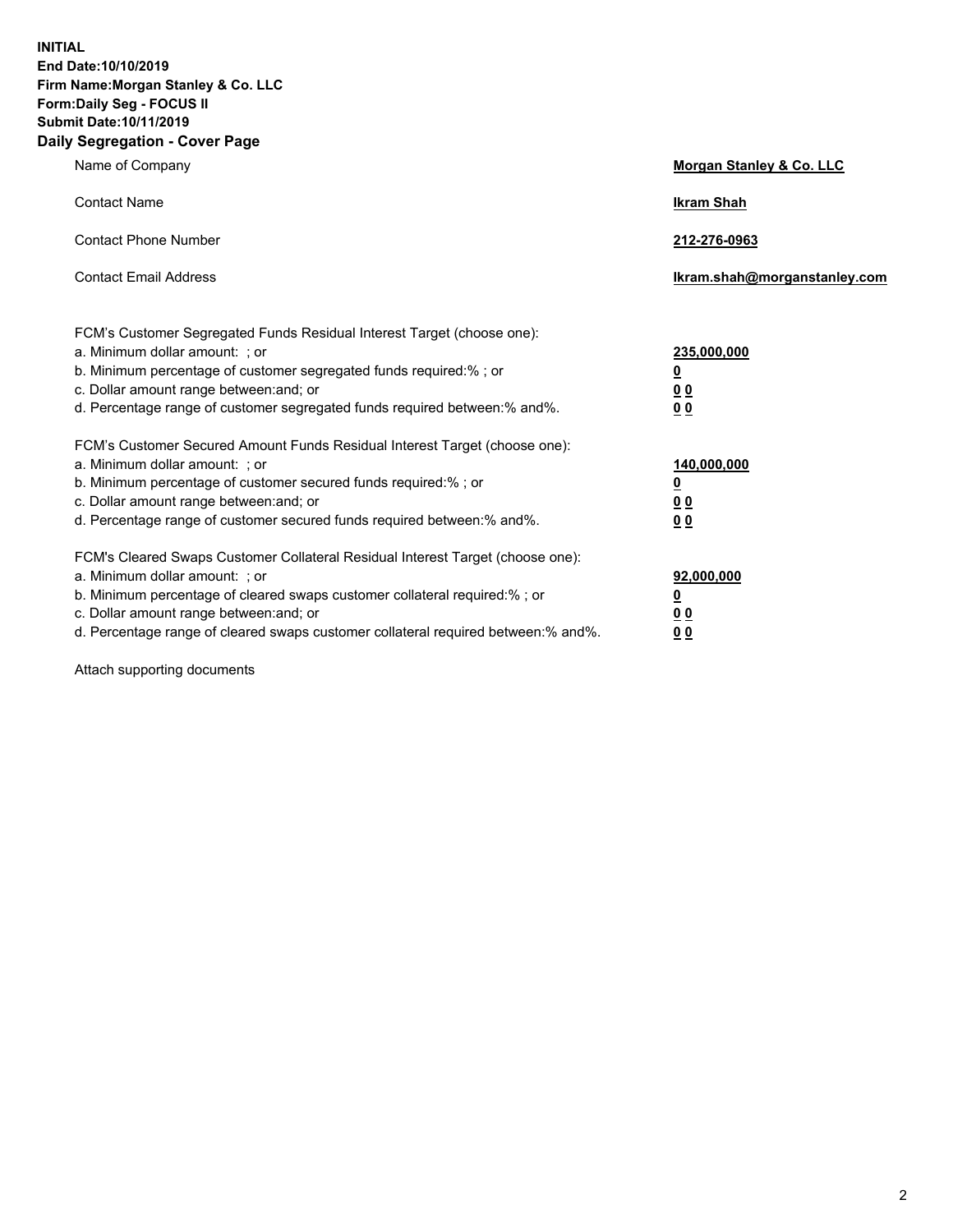## **INITIAL End Date:10/10/2019 Firm Name:Morgan Stanley & Co. LLC Form:Daily Seg - FOCUS II Submit Date:10/11/2019**

## **Daily Segregation - Secured Amounts**

|           | Foreign Futures and Foreign Options Secured Amounts                                               |                                   |
|-----------|---------------------------------------------------------------------------------------------------|-----------------------------------|
|           | Amount required to be set aside pursuant to law, rule or regulation of a foreign                  | $0$ [7305]                        |
|           | government or a rule of a self-regulatory organization authorized thereunder                      |                                   |
| 1.        | Net ledger balance - Foreign Futures and Foreign Option Trading - All Customers                   |                                   |
|           | A. Cash                                                                                           | 3,120,971,627 [7315]              |
|           | B. Securities (at market)                                                                         | 2,176,320,248 [7317]              |
| 2.        | Net unrealized profit (loss) in open futures contracts traded on a foreign board of trade         | -159,661,838 [7325]               |
| 3.        | Exchange traded options                                                                           |                                   |
|           | a. Market value of open option contracts purchased on a foreign board of trade                    | 32,453,008 [7335]                 |
|           | b. Market value of open contracts granted (sold) on a foreign board of trade                      | -32,887,172 [7337]                |
| 4.        | Net equity (deficit) (add lines 1.2. and 3.)                                                      | 5,137,195,873 [7345]              |
| 5.        | Account liquidating to a deficit and account with a debit balances - gross amount                 | 53,086,213 [7351]                 |
|           | Less: amount offset by customer owned securities                                                  | -52,393,738 [7352] 692,475 [7354] |
| 6.        | Amount required to be set aside as the secured amount - Net Liquidating Equity                    | 5,137,888,348 [7355]              |
|           | Method (add lines 4 and 5)                                                                        |                                   |
| 7.        | Greater of amount required to be set aside pursuant to foreign jurisdiction (above) or line<br>6. | 5,137,888,348 [7360]              |
|           | FUNDS DEPOSITED IN SEPARATE REGULATION 30.7 ACCOUNTS                                              |                                   |
| 1.        | Cash in banks                                                                                     |                                   |
|           | A. Banks located in the United States                                                             | 228,689,328 [7500]                |
|           | B. Other banks qualified under Regulation 30.7                                                    | 538,636,030 [7520] 767,325,358    |
|           |                                                                                                   | [7530]                            |
| 2.        | <b>Securities</b>                                                                                 |                                   |
|           | A. In safekeeping with banks located in the United States                                         | 575,264,520 [7540]                |
|           | B. In safekeeping with other banks qualified under Regulation 30.7                                | 0 [7560] 575,264,520 [7570]       |
| 3.        | Equities with registered futures commission merchants                                             |                                   |
|           | A. Cash                                                                                           | 9,465,508 [7580]                  |
|           | <b>B.</b> Securities                                                                              | 746,761 [7590]                    |
|           | C. Unrealized gain (loss) on open futures contracts                                               | $0$ [7600]                        |
|           | D. Value of long option contracts                                                                 | $0$ [7610]                        |
|           | E. Value of short option contracts                                                                | 0 [7615] 10,212,269 [7620]        |
| 4.        | Amounts held by clearing organizations of foreign boards of trade                                 |                                   |
|           | A. Cash                                                                                           | $0$ [7640]                        |
|           | <b>B.</b> Securities                                                                              | $0$ [7650]                        |
|           | C. Amount due to (from) clearing organization - daily variation                                   | $0$ [7660]                        |
|           | D. Value of long option contracts                                                                 | $0$ [7670]                        |
|           | E. Value of short option contracts                                                                | 0 [7675] 0 [7680]                 |
| 5.        | Amounts held by members of foreign boards of trade                                                |                                   |
|           | A. Cash                                                                                           | 2,535,767,767 [7700]              |
|           | <b>B.</b> Securities                                                                              | 1,601,055,729 [7710]              |
|           | C. Unrealized gain (loss) on open futures contracts                                               | -160,408,599 [7720]               |
|           | D. Value of long option contracts                                                                 | 32,453,008 [7730]                 |
|           | E. Value of short option contracts                                                                | -32,887,172 [7735] 3,975,980,733  |
|           |                                                                                                   | $[7740]$                          |
| 6.        | Amounts with other depositories designated by a foreign board of trade                            | $0$ [7760]                        |
| 7.        | Segregated funds on hand                                                                          | $0$ [7765]                        |
| 8.        | Total funds in separate section 30.7 accounts                                                     | 5,328,782,880 [7770]              |
| 9.        | Excess (deficiency) Set Aside for Secured Amount (subtract line 7 Secured Statement               | 190,894,532 [7380]                |
|           | Page 1 from Line 8)                                                                               |                                   |
| $10^{-1}$ | Managament Taract Amount for Excess funds in separate section 20.7 secounts                       | 440.000.000.177001                |

10. Management Target Amount for Excess funds in separate section 30.7 accounts **140,000,000** [7780]<br>11. Excess (deficiency) funds in separate 30.7 accounts over (under) Management Target 50,894,532 [7785] 11. Excess (deficiency) funds in separate 30.7 accounts over (under) Management Target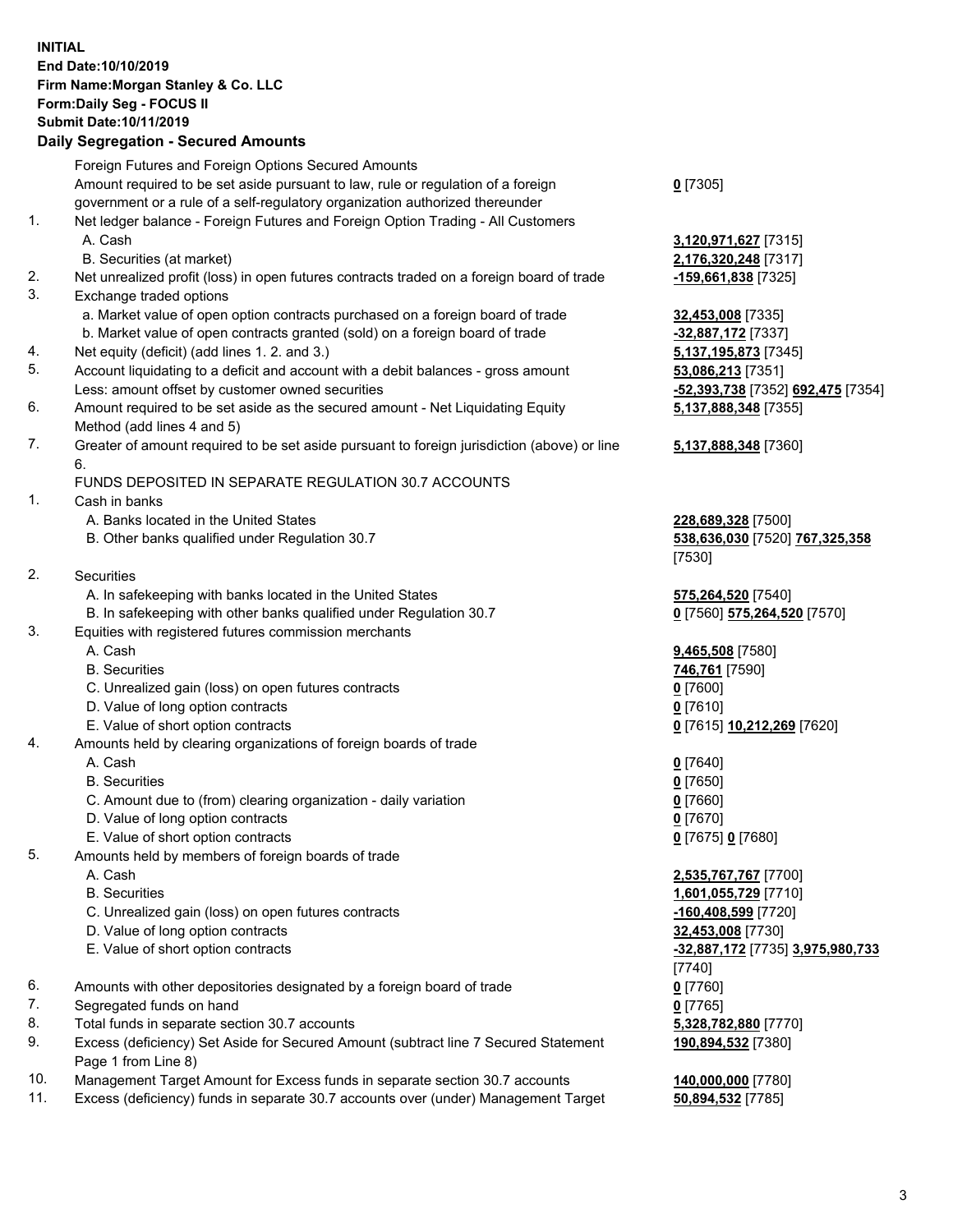**INITIAL End Date:10/10/2019 Firm Name:Morgan Stanley & Co. LLC Form:Daily Seg - FOCUS II Submit Date:10/11/2019 Daily Segregation - Segregation Statement** SEGREGATION REQUIREMENTS(Section 4d(2) of the CEAct) 1. Net ledger balance A. Cash **11,761,311,294** [7010] B. Securities (at market) **6,387,094,969** [7020] 2. Net unrealized profit (loss) in open futures contracts traded on a contract market **-1,647,871,859** [7030] 3. Exchange traded options A. Add market value of open option contracts purchased on a contract market **461,048,478** [7032] B. Deduct market value of open option contracts granted (sold) on a contract market **-319,865,070** [7033] 4. Net equity (deficit) (add lines 1, 2 and 3) **16,641,717,812** [7040] 5. Accounts liquidating to a deficit and accounts with debit balances - gross amount **683,726,652** [7045] Less: amount offset by customer securities **-683,609,696** [7047] **116,956** [7050] 6. Amount required to be segregated (add lines 4 and 5) **16,641,834,768** [7060] FUNDS IN SEGREGATED ACCOUNTS 7. Deposited in segregated funds bank accounts A. Cash **3,294,399,278** [7070] B. Securities representing investments of customers' funds (at market) **0** [7080] C. Securities held for particular customers or option customers in lieu of cash (at market) **949,206,329** [7090] 8. Margins on deposit with derivatives clearing organizations of contract markets A. Cash **7,007,019,212** [7100] B. Securities representing investments of customers' funds (at market) **0** [7110] C. Securities held for particular customers or option customers in lieu of cash (at market) **5,437,888,640** [7120] 9. Net settlement from (to) derivatives clearing organizations of contract markets **89,623,901** [7130] 10. Exchange traded options A. Value of open long option contracts **461,048,478** [7132] B. Value of open short option contracts **-319,865,070** [7133] 11. Net equities with other FCMs A. Net liquidating equity **9,373,966** [7140] B. Securities representing investments of customers' funds (at market) **0** [7160] C. Securities held for particular customers or option customers in lieu of cash (at market) **0** [7170] 12. Segregated funds on hand **0** [7150] 13. Total amount in segregation (add lines 7 through 12) **16,928,694,734** [7180] 14. Excess (deficiency) funds in segregation (subtract line 6 from line 13) **286,859,966** [7190] 15. Management Target Amount for Excess funds in segregation **235,000,000** [7194] 16. Excess (deficiency) funds in segregation over (under) Management Target Amount **51,859,966** [7198]

Excess